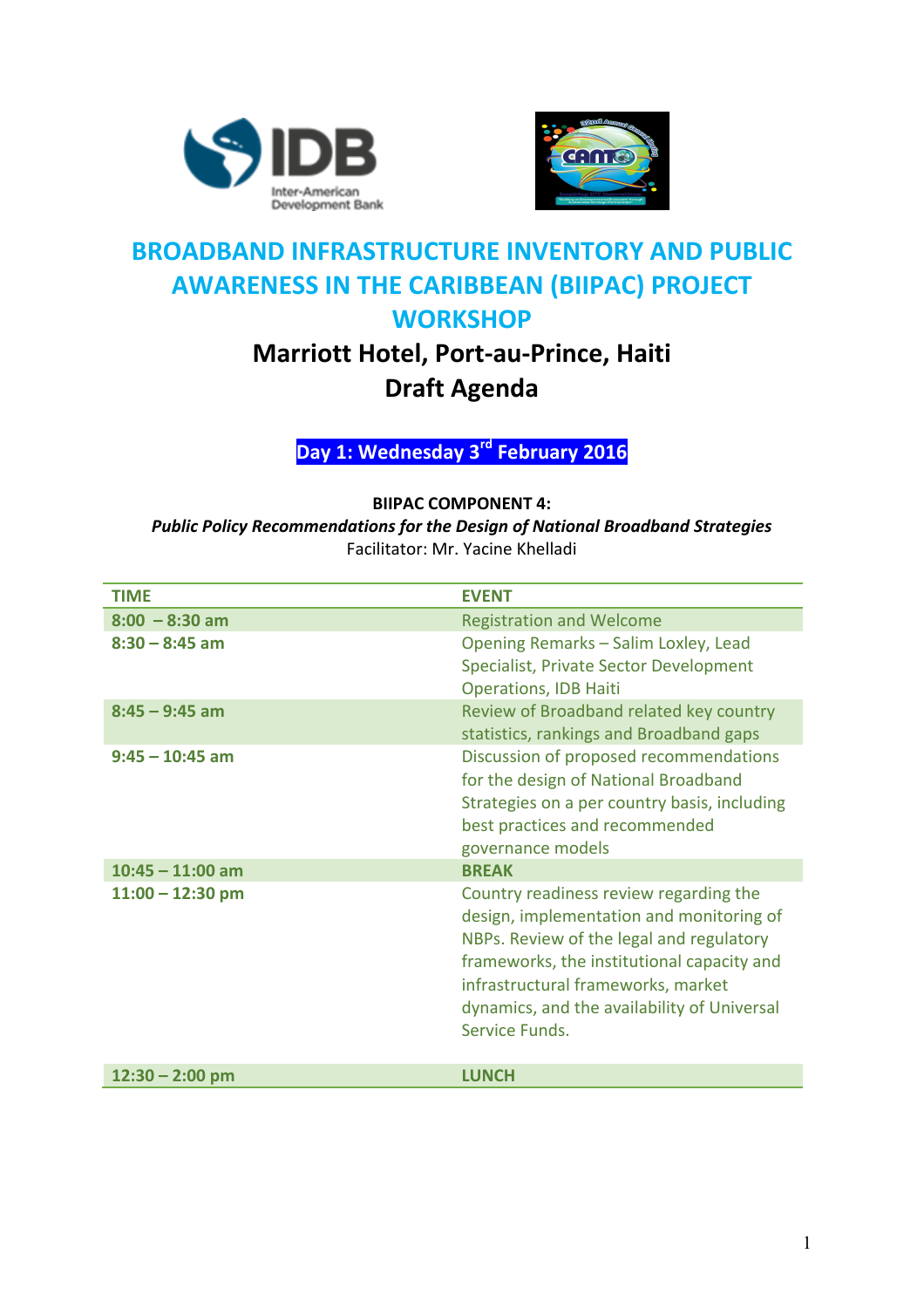| $2:00 - 3:15$ pm | Discussion of respective country needs to<br>be considered in a regional Broadband<br>initiative which would amply support each<br>National Broadband Strategy. The merit of<br>the proposed Regional Broadband Initiative<br>will also be discussed. |
|------------------|-------------------------------------------------------------------------------------------------------------------------------------------------------------------------------------------------------------------------------------------------------|
| $3:15 - 3:30$ pm | <b>BREAK</b>                                                                                                                                                                                                                                          |
| $3:30 - 4:30$ pm | Identification of current national and<br>regional projects and opportunities in the<br>areas of supply (infrastructure<br>development etc.) and demand (e-gov, e-<br>education etc.), to support national and<br>regional Broadband strategies.      |
| $4:30$ pm        | <b>End of Day 1 of BIIPAC Workshop</b>                                                                                                                                                                                                                |

# **Day 2: Thursday 4th February 2016**

### **BIIPAC COMPONENT 4 AND END OF PROJECT DISCUSSION: Next Steps towards Implementation of BIIPAC Report Recommendations**

Facilitator: Mr. Yacine Khelladi

| <b>TIME</b>        | <b>EVENT</b>                                                                                                                                                                                                                                                                                                                                                                                                                                                                                                          |
|--------------------|-----------------------------------------------------------------------------------------------------------------------------------------------------------------------------------------------------------------------------------------------------------------------------------------------------------------------------------------------------------------------------------------------------------------------------------------------------------------------------------------------------------------------|
| $9:00 - 10:30$ am  | Discussion of opportunities for regional                                                                                                                                                                                                                                                                                                                                                                                                                                                                              |
|                    | collaboration and sharing along with                                                                                                                                                                                                                                                                                                                                                                                                                                                                                  |
|                    | common areas of need                                                                                                                                                                                                                                                                                                                                                                                                                                                                                                  |
| $10:30 - 10:45$ am | <b>BREAK</b>                                                                                                                                                                                                                                                                                                                                                                                                                                                                                                          |
| $10:45 - 12:15$ pm | Strategies to facilitate the future                                                                                                                                                                                                                                                                                                                                                                                                                                                                                   |
|                    | implementation of each national                                                                                                                                                                                                                                                                                                                                                                                                                                                                                       |
|                    | Broadband strategy and foster regional<br>cooperation and coordination.                                                                                                                                                                                                                                                                                                                                                                                                                                               |
| $12:15 - 1:45$ pm  | <b>LUNCH</b>                                                                                                                                                                                                                                                                                                                                                                                                                                                                                                          |
| $1:45 - 3:30$ pm   | Beyond BIIPAC: Important considerations to<br>secure the implementation of the entire<br>project's recommendations. Each BIIPAC<br>country representative will be asked to<br>speak for 10 minutes on steps he/she plans<br>to take over the next 6 months, towards<br>implementation of the BIIPAC project<br>recommendations, along with any help his<br>or her country may require to implement its<br>respective high priority BIIPAC<br>recommendations. - Ayanna Samuels,<br><b>BIIPAC Regional Coordinator</b> |
| $3:30 - 5:00$ pm   | <b>Closing BIIPAC Steering and Technical</b>                                                                                                                                                                                                                                                                                                                                                                                                                                                                          |